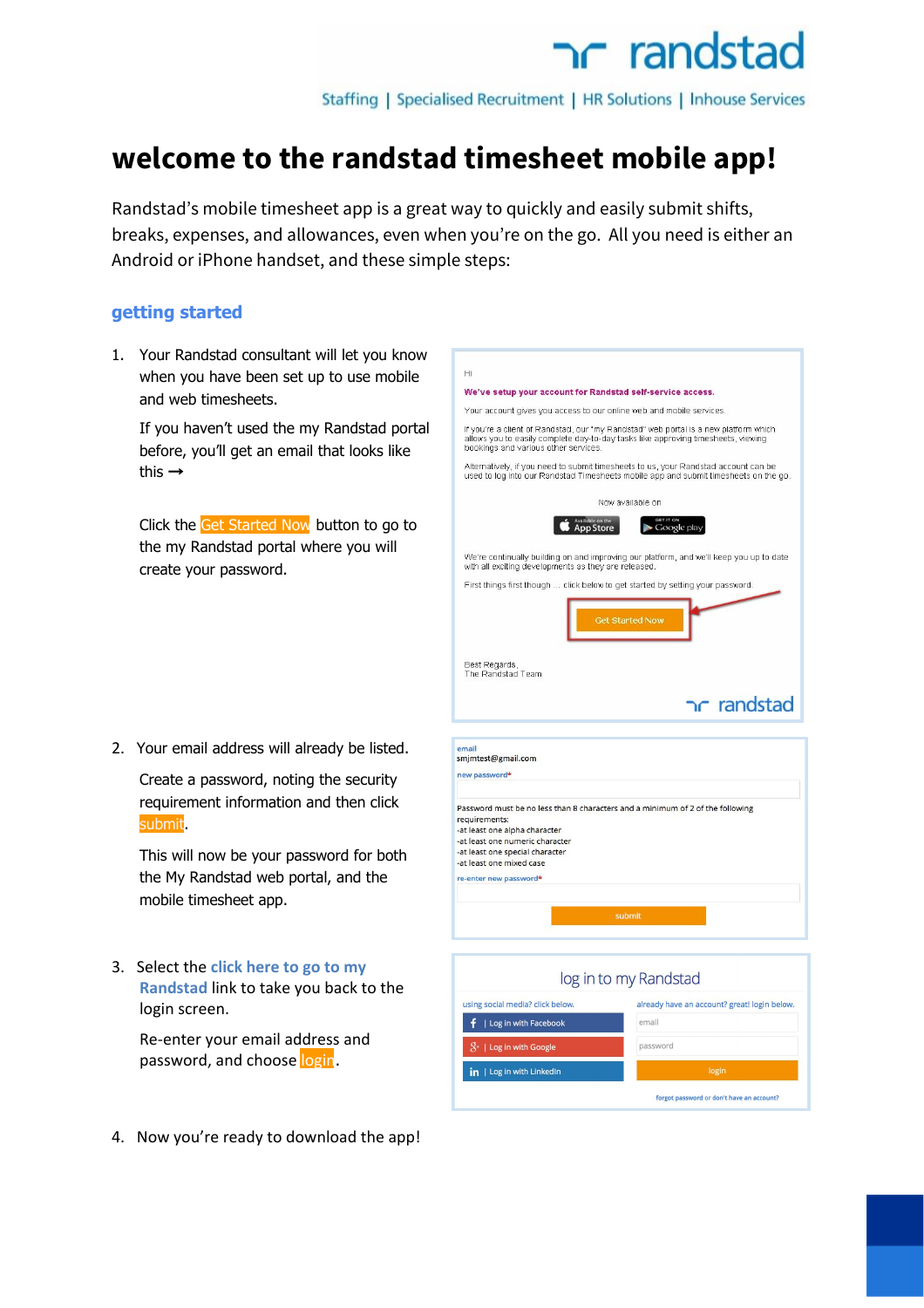#### **download the app**

1. Go to either the App Store on iPhone, or the Google PlayStore on Android, and search for **Randstad Timesheets**.

2. Open the Randstad Timesheets app, and choose GET (iPhone) or INSTALL (Android) to download the app.

3. Once installed, open up the app and log in using your email address and the password you created on the my Randstad portal.

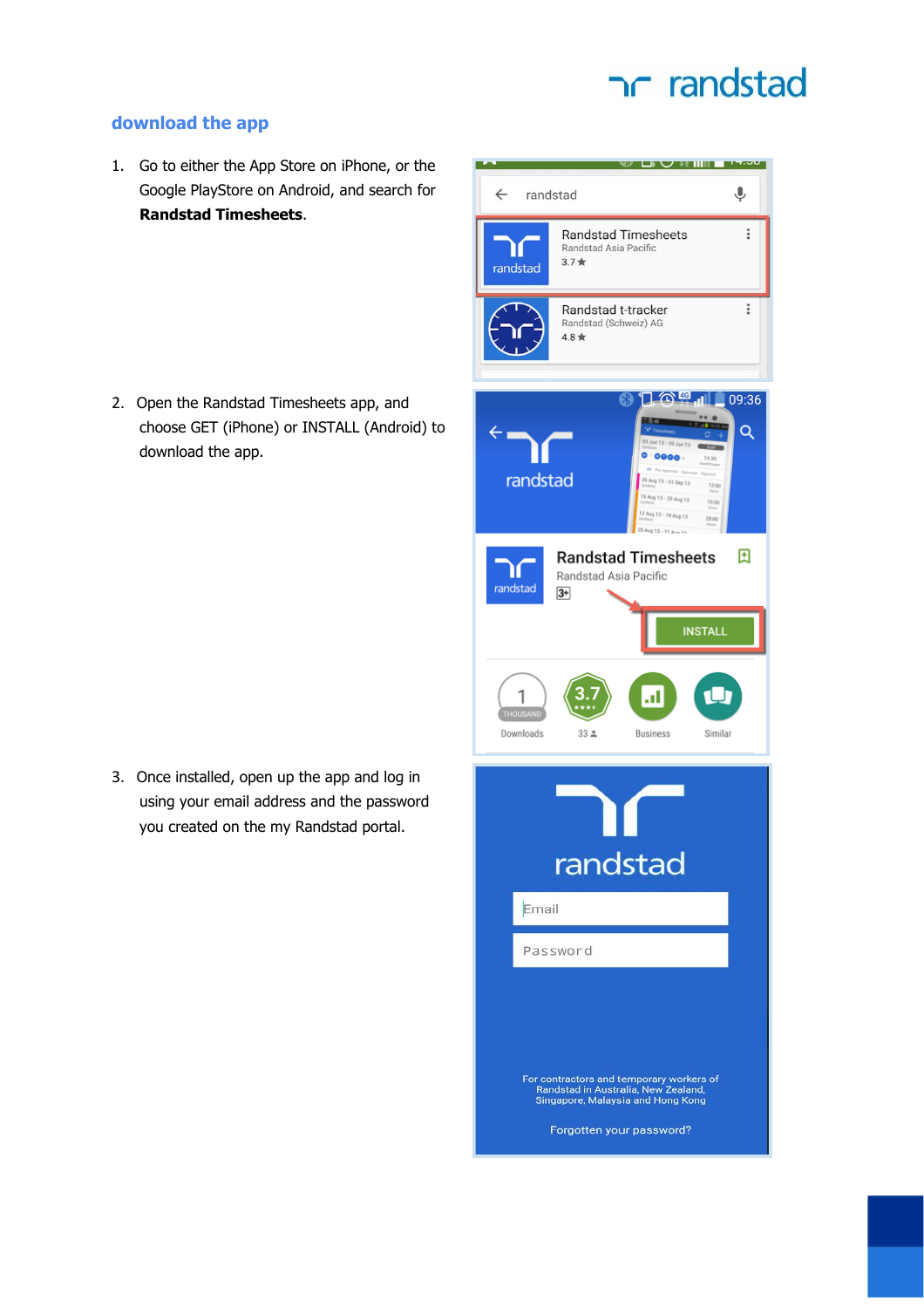ADD

Approved

### **add a timesheet**

1. If there is no timesheet in your To Do list when you open the app, click on **ADD** in the top right corner.



Pick the booking you are entering this timesheet for.

- 3. Choose the timesheet week that you are entering times for.
- select timesheet period 01 Feb 2016 - 07 Feb 2016  $\,$ 25 Jan 2016 - 31 Jan 2016  $\overline{\phantom{a}}$ 18 Jan 2016 - 24 Jan 2016  $\rightarrow$

cancel

4. The timesheet will open ready for entry, and will also be added to your To Do list.





Submitted

There are no timesheets to display.

Timesheets

To Do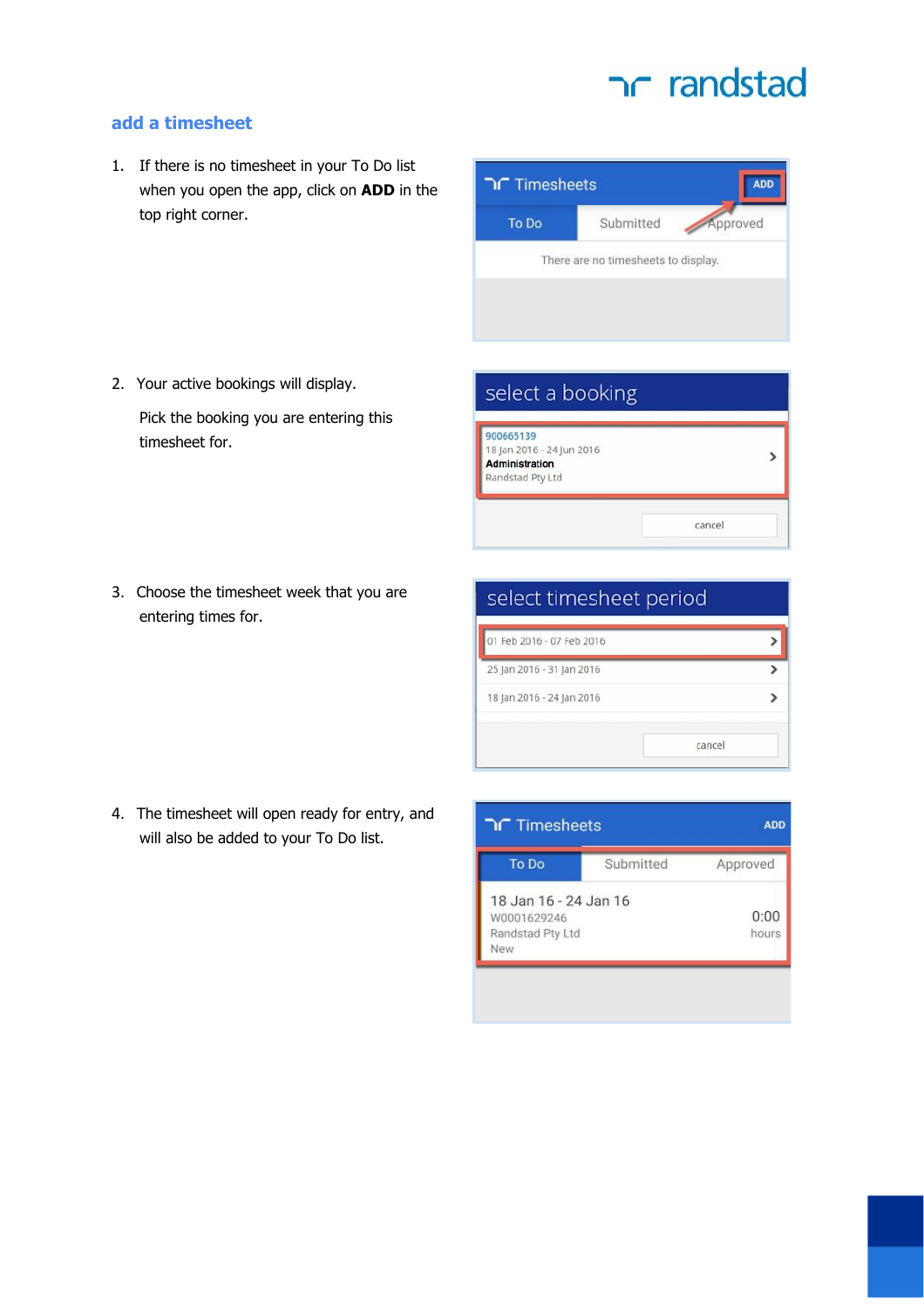#### **complete and submit your timesheet**

1. Select the timesheet for the week and booking that you're entering times for from your To Do list.



2. You'll now have the full timesheet ready to enter your hours. Scroll down to select a day to enter your shift.

|                                                                  |                               | $\Box$ ① $\widehat{\mathcal{P}}$ $\parallel$ $\parallel$ $\parallel$ 16:05 |
|------------------------------------------------------------------|-------------------------------|----------------------------------------------------------------------------|
| 16 - 18 Jan 16 - 24 Jan 16                                       |                               |                                                                            |
|                                                                  | Timesheet Number: W0001646172 |                                                                            |
|                                                                  | Booking Number: 900665139     |                                                                            |
| status                                                           |                               |                                                                            |
| <b>New</b>                                                       |                               |                                                                            |
| company<br>Randstad Pty Ltd                                      |                               |                                                                            |
| location<br>Level 2 63 Pirie St, ADELAIDE<br>SA, AUSTRALIA, 5000 |                               |                                                                            |
|                                                                  | <b>Submit Timesheet</b>       |                                                                            |
| shifts                                                           |                               | total hours 0:00                                                           |
| Mon 18 Jan                                                       |                               | add hours >                                                                |
| Tue 19 Jan                                                       |                               | add hours >                                                                |
| Wed 20 Jan                                                       |                               | add hours $\rightarrow$                                                    |
|                                                                  |                               |                                                                            |
|                                                                  |                               |                                                                            |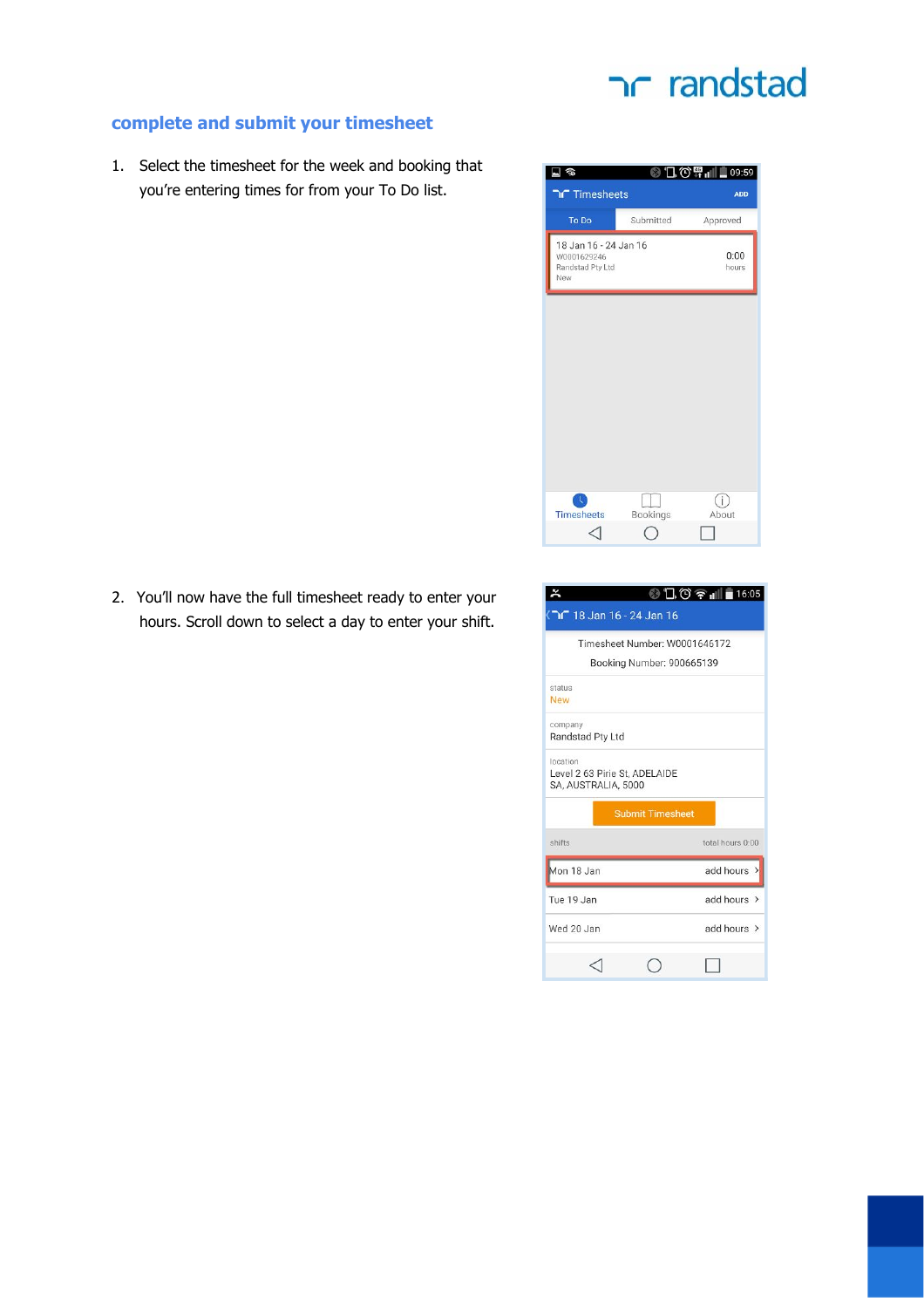### ר randstad

3. This opens the shift entry screen. Click on the **time**option in the **shift start**section.

4. Scroll through the clock to select your shift start time, and then click **Done**.

The clock is in 24hour format, so 9am is 09:00, 5pm is 17:00, 6.30pm is 18:30 etc.

- 5. Next, select the time option from the shift end section, and scroll through to enter the time that you finished.
- 
- 6. Go to the unpaid break section, type your break's duration directly into this field, and then click **Done**.

Note: Breaks are counted in minutes, so if you took an hour, type in 60 minutes.

| 2                  |                              |    | ◎10曾111115:55 |  |
|--------------------|------------------------------|----|---------------|--|
| shift entry        |                              |    |               |  |
| shift start        |                              |    |               |  |
| date               |                              |    | Mon 18 Jan 16 |  |
| time               |                              |    | 00:00:00      |  |
| shift end          |                              |    |               |  |
| date               |                              |    | Mon 18 Jan 16 |  |
| time               |                              |    | 00:00:00      |  |
| unpaid break       |                              |    |               |  |
| minutes            |                              |    | 0             |  |
|                    |                              |    |               |  |
| hours worked       |                              |    | 0:00 hours    |  |
| Copy               |                              |    | Save          |  |
|                    |                              |    |               |  |
|                    |                              |    |               |  |
| $\lhd$             | О                            |    | $\Box$        |  |
|                    |                              |    |               |  |
|                    |                              |    |               |  |
| <b>Select Time</b> |                              |    |               |  |
|                    |                              |    |               |  |
|                    | 08                           | 59 |               |  |
|                    | 09<br>$\ddot{\phantom{a}}$ : | 00 |               |  |
|                    |                              |    |               |  |
|                    | 10                           | 01 |               |  |
|                    | Done                         |    |               |  |



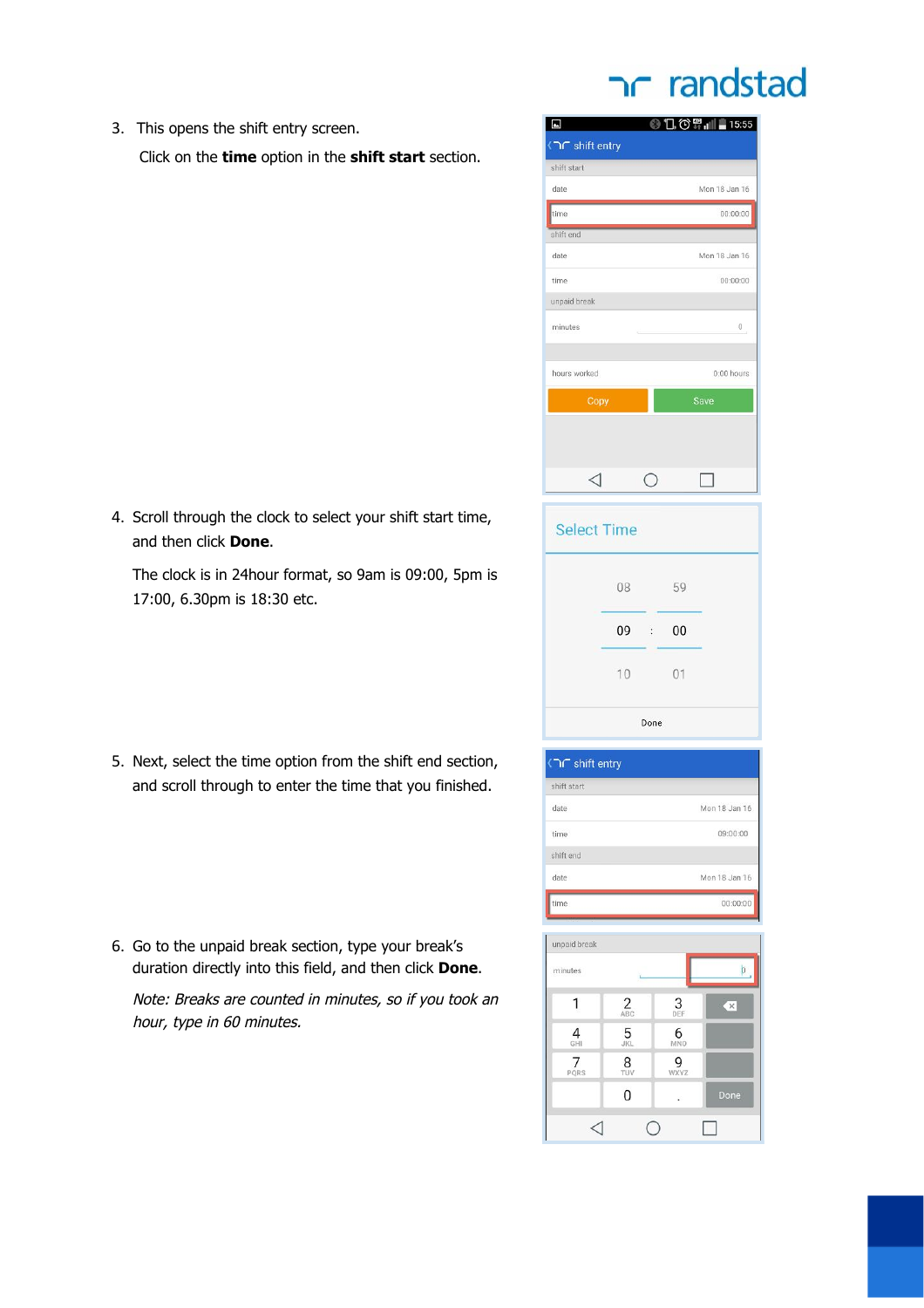7. Check your times are correct, and if you're happy they are right, press Save.

| shift entry  |               |
|--------------|---------------|
| shift start  |               |
| date         | Mon 18 Jan 16 |
| time.        | 09:00:00      |
| shift end    |               |
| date         | Mon 18 Jan 16 |
| time         | 17:30:00      |
| unpaid break |               |
| minutes      | 45            |
| hours worked | 7:45 hours    |
| Copy         | Save          |
|              |               |

8. Complete shift information for the remaining days you've worked the same way.

When all your shifts are entered, click Submit

|                                                      | Timesheet Number: W0001629246    |
|------------------------------------------------------|----------------------------------|
|                                                      | Booking Number: 900665139        |
| status                                               |                                  |
| <b>New</b>                                           |                                  |
| company<br>Randstad Pty Ltd                          |                                  |
|                                                      |                                  |
| location                                             |                                  |
| Level 2 63 Pirie St. ADELAIDE<br>SA, AUSTRALIA, 5000 |                                  |
|                                                      |                                  |
|                                                      |                                  |
|                                                      | <b>Submit Timesheet</b>          |
| shifts                                               | total hours 38:45                |
| Mon 18 Jan                                           | $7.45$ hours >                   |
|                                                      |                                  |
| Tue 19 Jan<br>Wed 20 Jan                             | $7:45$ hours ><br>$7.45$ hours > |

9. Press Submit again on the confirmation message which appears, and your timesheet will be sent to your approver.

|                        | 18 Jan 16 - 24 Jan 16                                   |                               |
|------------------------|---------------------------------------------------------|-------------------------------|
|                        |                                                         | Timesheet Number: W0000906051 |
| status<br>Saved        |                                                         | Booking Number: 900440800     |
| company<br><b>RMIT</b> |                                                         |                               |
| lo<br>P                | Please confirm to submit your<br>timesheet for approval |                               |
| $\overline{V}$         | Cancel                                                  | Submit                        |
|                        |                                                         |                               |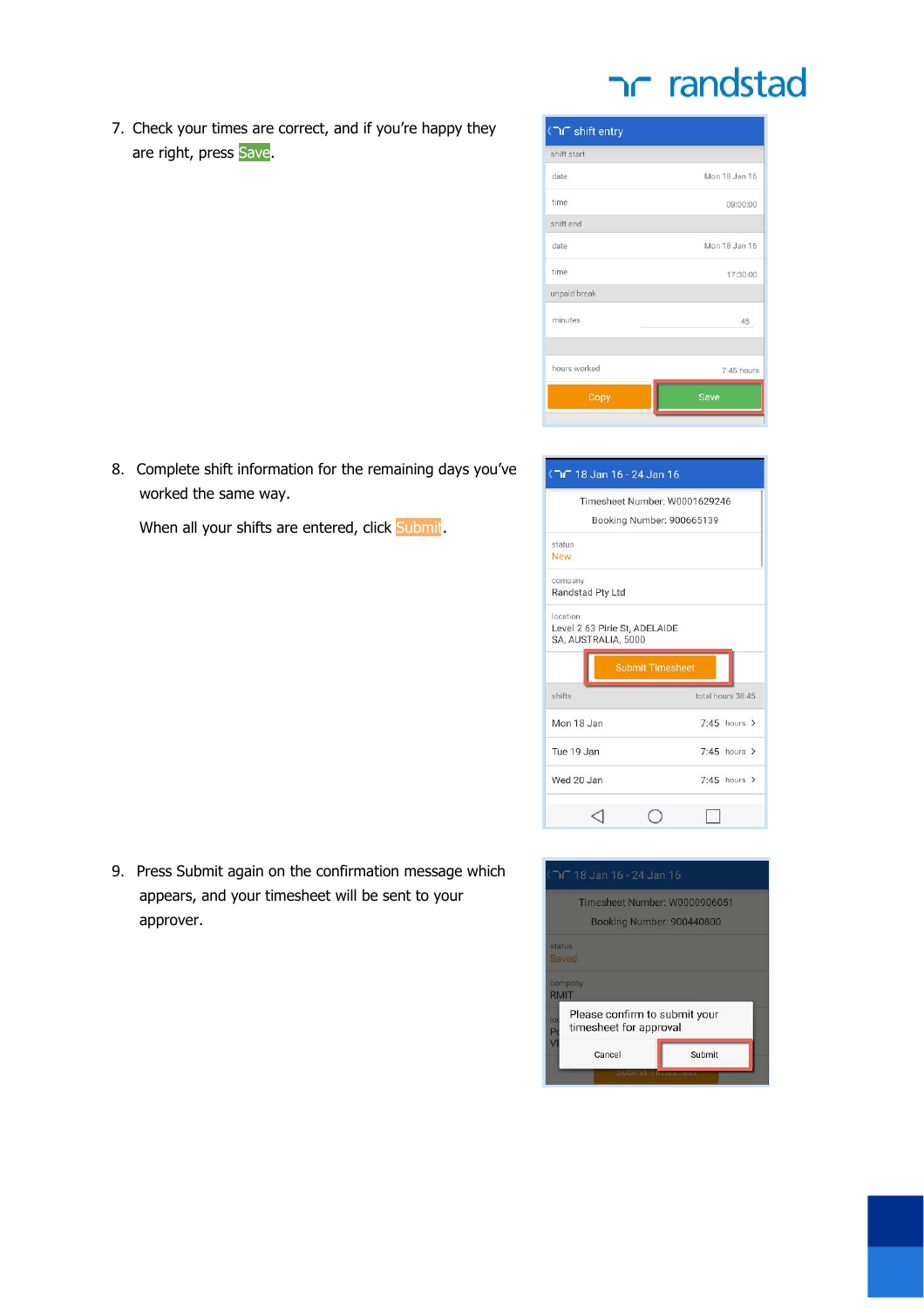### nr randstad

#### **copy shift details**

1. If you work the same shift hours across multiple days in a week, you don't need to enter times individaully for each day.

Enter the shift information for one of the days in the timesheet, then from the bottom left, choose Copy.

2. Choose the days to copy this shift information to by selecting or deselecting the checkboxes for each day.

Then click Copy in the bottom right.

- 3. You will be asked to confirm the copy. Click Yes to copy the shift details to the selected days.
- 4. The timesheet will be updated with this shift information on all selected days.

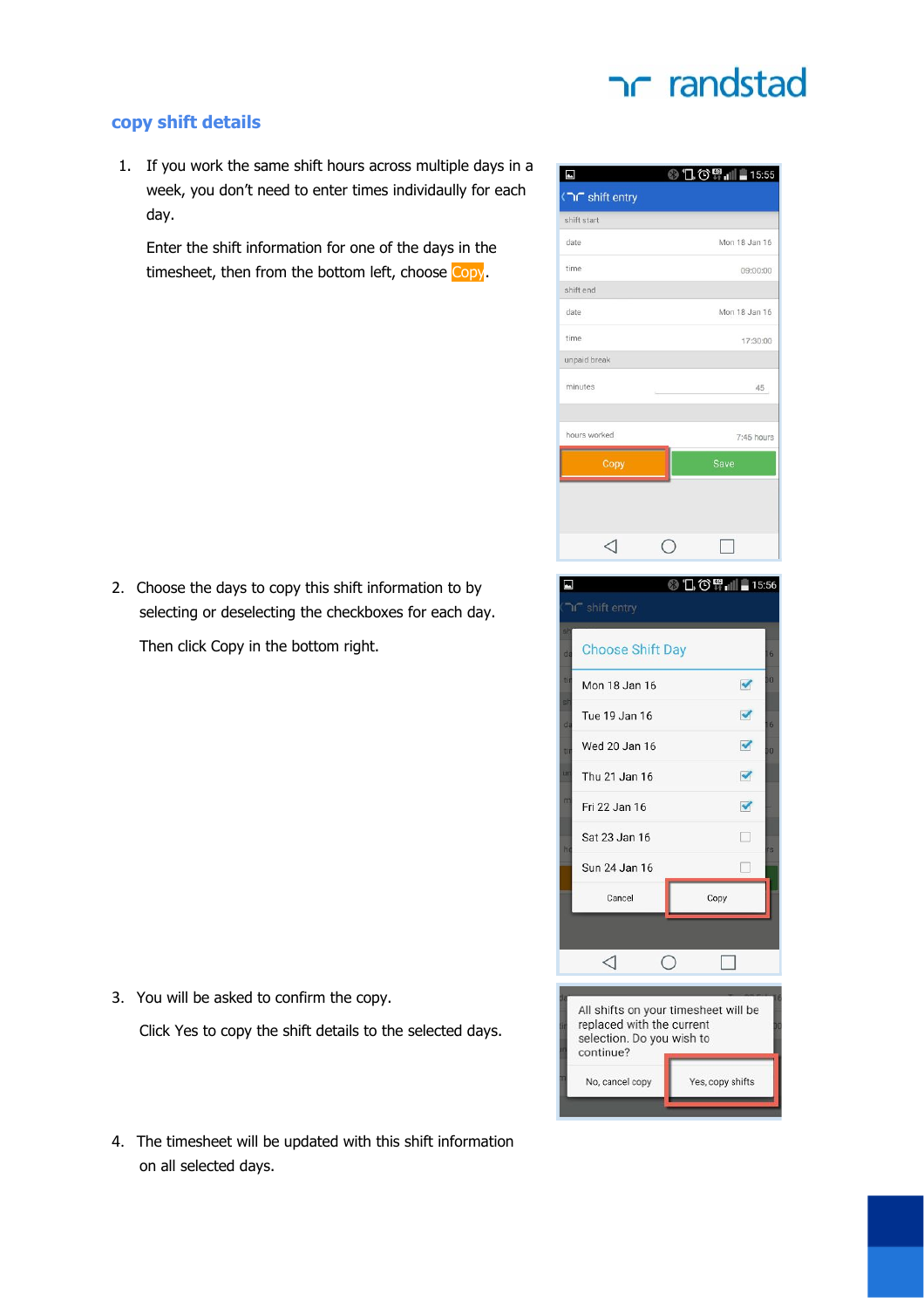

#### **add a shift to a work day**

1. If you work more than one shift on a given day, you can add shifts to your timesheet.

Scroll to the bottom of the listed days, and select the Add a new shift button.

2. Click on the shift start and shift end fields to choose the day that the shift will be added to.

|             | <b>Submit Timesheet</b> |                   |
|-------------|-------------------------|-------------------|
| shifts      |                         | total hours 43:45 |
| Mon 18 Jan  |                         | $8:45$ hours >    |
| Tue 19, Jan |                         | $8.45$ hours >    |
| Wed 20 Jan  |                         | $8:45$ hours $>$  |
| Thu 21 Jan  |                         | $8:45$ hours $>$  |
| Fri 22 Jan  |                         | $8:45$ hours >    |
| Sat 23 Jan  |                         | add hours >       |
| Sun 24 Jan  |                         | add hours >       |
|             | Add a new shift         |                   |

| <b>Select Date</b> |  |
|--------------------|--|
| Sun 17 Jan 16      |  |
| Mon 18 Jan 16      |  |
| Tue 19 Jan 16      |  |
| Wed 20 Jan 16      |  |
|                    |  |
| Thu 21 Jan 16      |  |
| Fri 22 Jan 16      |  |
| Sat 23 Jan 16      |  |
| Sun 24 Jan 16      |  |

- 3. Enter your start, finish, and break times for the additional shift, and select Save.
- 4. The additional shift will now appear in your timesheet.

| Tue 19 Jan | 8:45 hours >     |
|------------|------------------|
| Wed 20 Jan | $2:00$ hours >   |
| Wed 20 Jan | 8:45 hours >     |
| Thu 21 Jan | $8:45$ hours $>$ |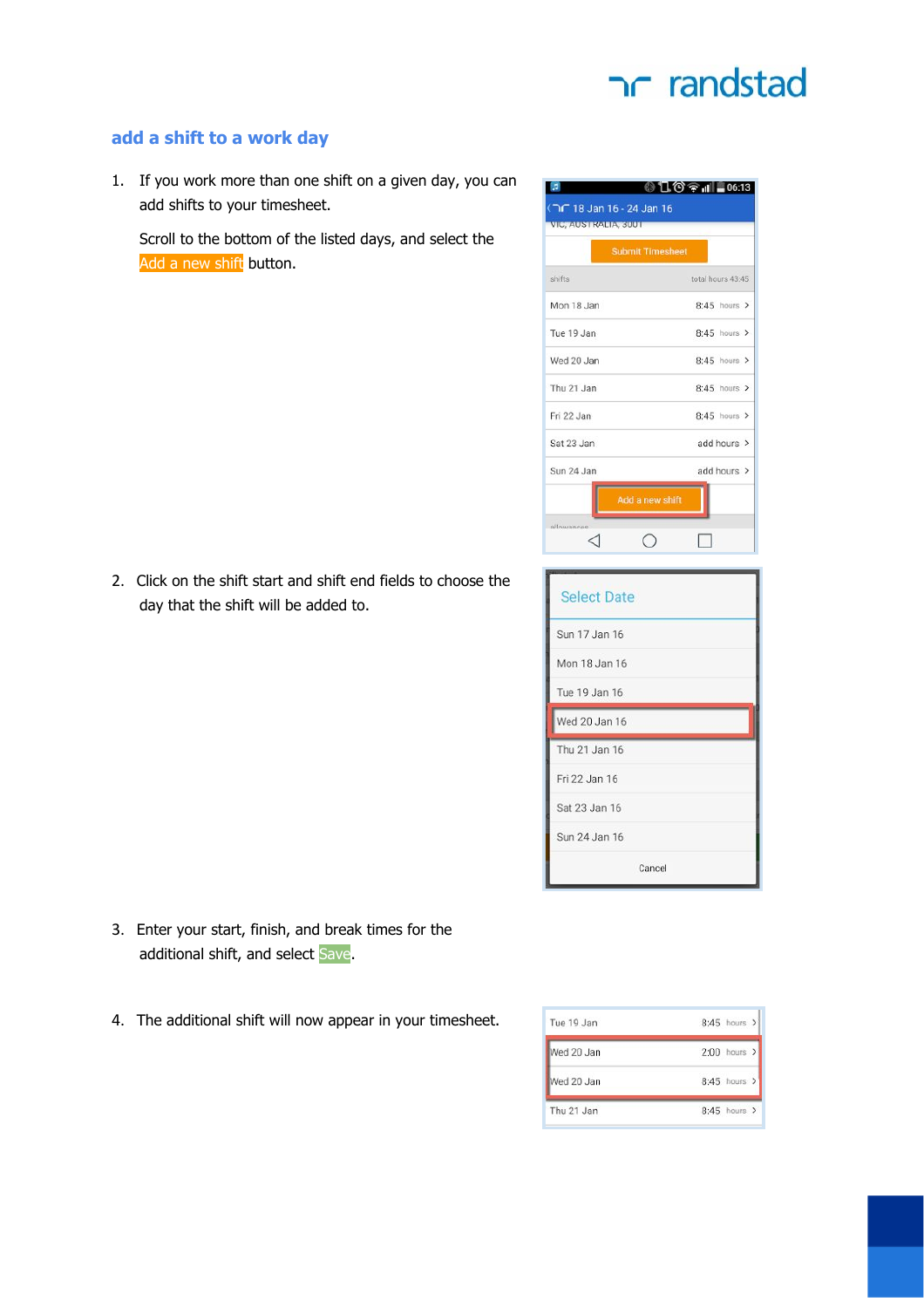#### **recall your timesheet**

1. If you have submitted your timesheet but it has not yet been approved, you can recall it and edit it further.

Select the Submitted tab in the middle of the screen, and click the timesheet you wish to recall.

2. Choose the option to Recall Timesheet.

- 3. Click Recall on the pop-up message that appears to confirm the recall of your timesheet.
- 4. The timesheet will be returned to your To Do list for editing.

| 7                                             |                       |                                                          | <b>©口①甲山</b> |                     |
|-----------------------------------------------|-----------------------|----------------------------------------------------------|--------------|---------------------|
| Timesheets                                    |                       |                                                          |              | 10:03<br><b>ADD</b> |
| To Do                                         |                       | Submitted                                                |              | Approved            |
| W0001629246<br>Randstad Pty Ltd<br>Unapproved | 18 Jan 16 - 24 Jan 16 |                                                          |              | 40:50<br>hours      |
|                                               |                       |                                                          |              |                     |
| <b>Timesheets</b>                             |                       | Bookings                                                 |              | (i<br>About         |
|                                               |                       |                                                          |              |                     |
| E)                                            |                       | 16 - 18 Jan 16 - 24 Jan 16                               | ◎10曾11111001 |                     |
|                                               |                       | Timesheet Number: W0000906051                            |              |                     |
|                                               |                       | Booking Number: 900440800                                |              |                     |
| status<br>Unapproved                          |                       |                                                          |              |                     |
| company<br>Randstad Pty Ltd                   |                       |                                                          |              |                     |
| location                                      |                       | Level 2 63 Pirie St, ADELAIDE<br>SA, AUSTRALIA, 5000     |              |                     |
|                                               |                       | <b>Recall Timesheet</b>                                  |              |                     |
| shifts                                        |                       |                                                          |              | total hours 8:25    |
| Mon 18 Jan                                    |                       |                                                          |              | $8:25$ hours >      |
| allowances                                    |                       |                                                          |              |                     |
| No allowances                                 |                       |                                                          |              |                     |
| expenses                                      |                       | О                                                        | $\Box$       |                     |
| company<br>lo<br>P                            |                       | Please confirm to recall your<br>timesheet from approval |              |                     |
|                                               | Cancel                |                                                          | Recall       |                     |
|                                               |                       |                                                          |              |                     |